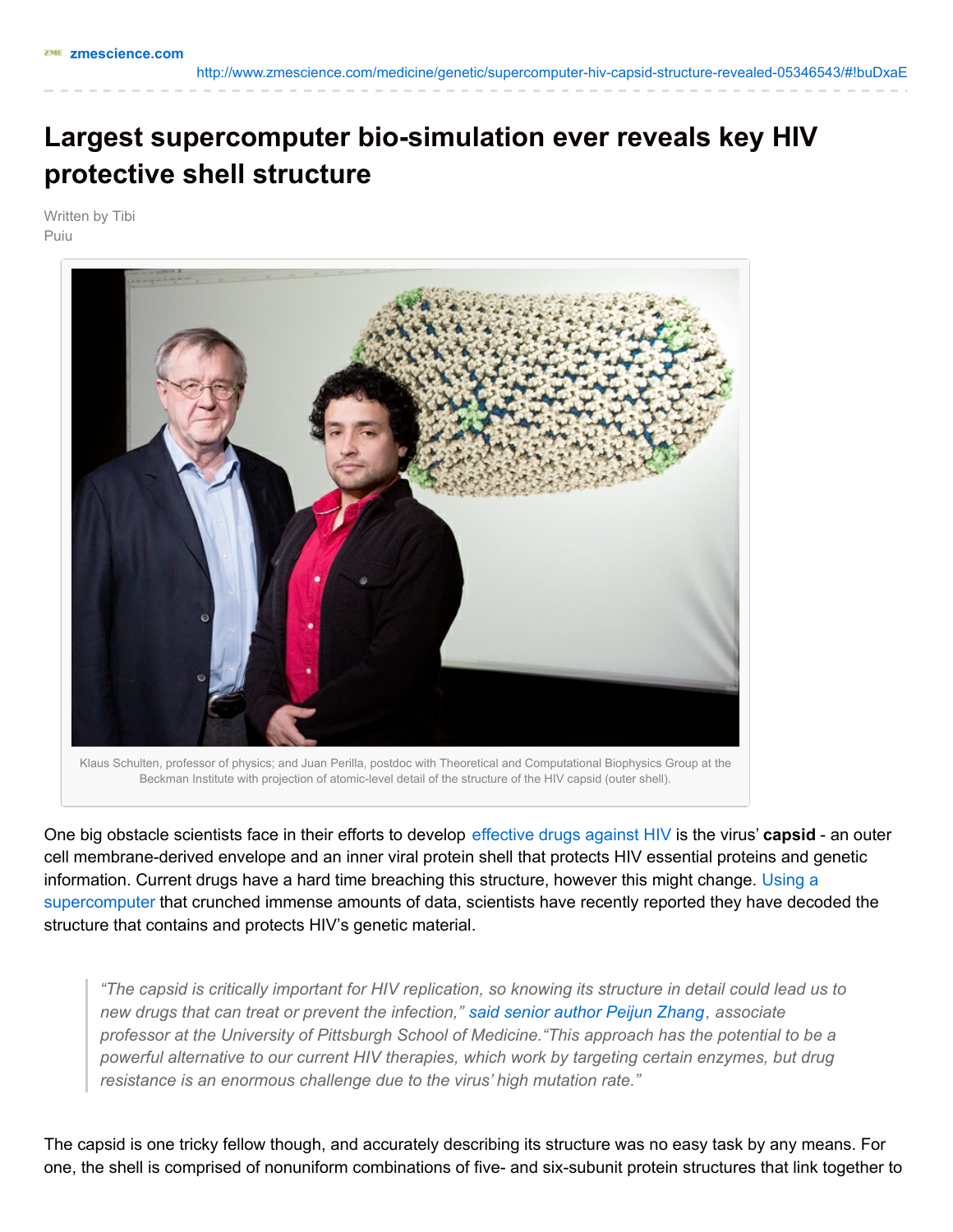form an asymmetric shape. To model it, scientists had to piece together each of the 3 to 4 million atoms comprising it, while also accounting for all of the water molecules and salt ions also present, creating an output of some 64 million atoms.

The University of Pittsburgh researchers first used electron-scan microscope to see in incredible detail the protein molecules that comprise the capsid, then used an imaging technique to visualize how these molecules connect to each other to form the general shape of the shell. The data was then sent to [University](http://news.illinois.edu/news/13/0529HIVcapsid_KlausSchulten.html) of Illinois physicists, who fed the data into computer models they ran on *Blue Waters*, their new [supercomputer](http://www.zmescience.com/science/world-fastest-supercomputer-13112012/) at the National Center for Supercomputing Applications capable processing 1 quadrillion operations per second. The data was run through the computer using a process called molecular dynamic flexible fitting, which outputted the minute details of the capsid's structure.



The process revealed a three-helix bundle with critical molecular interactions at the seams of the capsid, areas that are necessary for the shell's assembly and stability, which represent vulnerabilities in the protective coat of the viral genome.

*"This is a big structure, one of the biggest structures ever solved," said University of Illinois physics* professor Klaus [Schulten](http://physics.illinois.edu/people/profile.asp?schulten). "It was very clear that it would require a huge amount of simulation – the *largest simulation ever published. You basically simulate the physical characteristics and behavior of large biological molecules but you also incorporate the data into the simulation so that the model actually drives itself toward agreement with the data."*

If capsid assembly or disassembly is disrupted, viral replication, and consequently transmission, can be stopped. Now armed with this new found information, researchers have opened up a new front in their ongoing war with HIV.